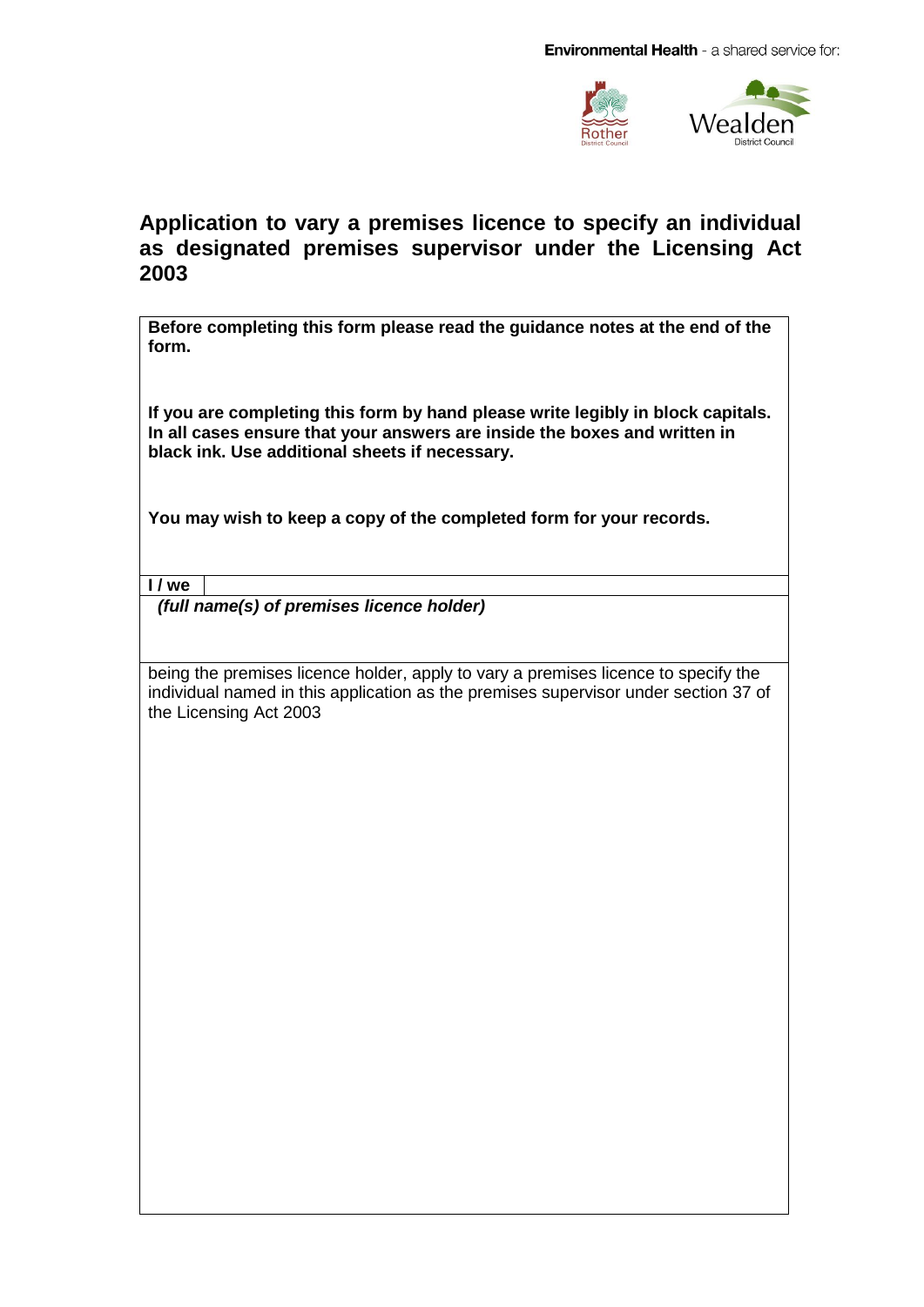| <b>Premises licence number</b>                                           |                      |  |
|--------------------------------------------------------------------------|----------------------|--|
|                                                                          |                      |  |
|                                                                          |                      |  |
|                                                                          |                      |  |
|                                                                          |                      |  |
|                                                                          |                      |  |
| Part 1 - Premises details                                                |                      |  |
|                                                                          |                      |  |
|                                                                          |                      |  |
| Postal address of premises or, if none, Ordnance Survey map reference or |                      |  |
|                                                                          |                      |  |
| description                                                              |                      |  |
|                                                                          |                      |  |
|                                                                          |                      |  |
|                                                                          |                      |  |
|                                                                          |                      |  |
|                                                                          |                      |  |
| Post town                                                                | Post code (if known) |  |
|                                                                          |                      |  |
|                                                                          |                      |  |
|                                                                          |                      |  |
|                                                                          |                      |  |
|                                                                          |                      |  |
|                                                                          |                      |  |
|                                                                          |                      |  |
|                                                                          |                      |  |
|                                                                          |                      |  |
|                                                                          |                      |  |
| Telephone number (if any)                                                |                      |  |
|                                                                          |                      |  |
|                                                                          |                      |  |
|                                                                          |                      |  |
|                                                                          |                      |  |
|                                                                          |                      |  |
|                                                                          |                      |  |
|                                                                          |                      |  |
| Description of premises (please read guidance note 1)                    |                      |  |
|                                                                          |                      |  |
|                                                                          |                      |  |
|                                                                          |                      |  |
|                                                                          |                      |  |
|                                                                          |                      |  |
|                                                                          |                      |  |
|                                                                          |                      |  |
|                                                                          |                      |  |
|                                                                          |                      |  |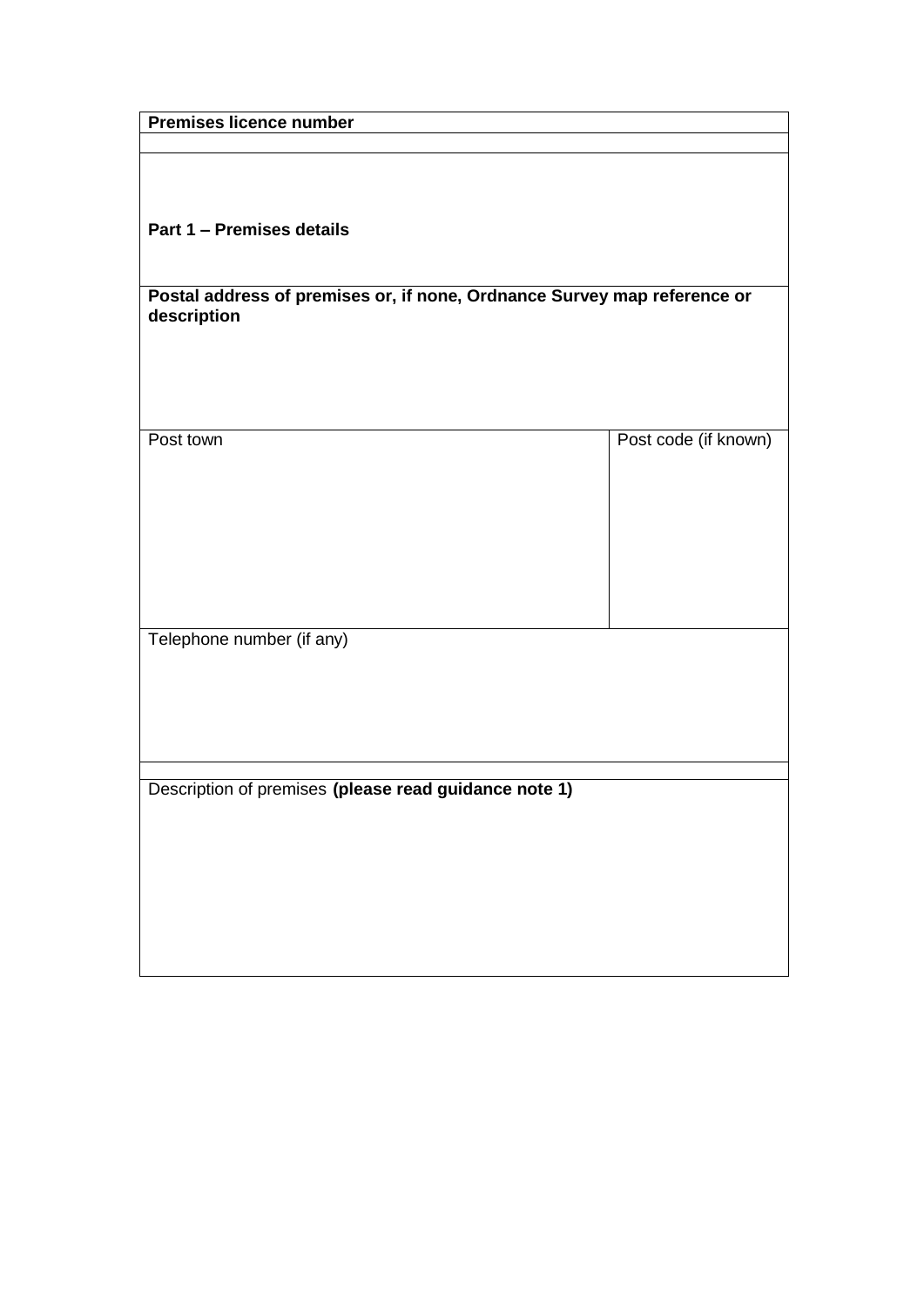## **Part 2- Proposed supervisor details**

| Full name of proposed designated premises supervisor                           |  |  |
|--------------------------------------------------------------------------------|--|--|
|                                                                                |  |  |
|                                                                                |  |  |
|                                                                                |  |  |
|                                                                                |  |  |
|                                                                                |  |  |
|                                                                                |  |  |
|                                                                                |  |  |
|                                                                                |  |  |
|                                                                                |  |  |
| Nationality                                                                    |  |  |
|                                                                                |  |  |
|                                                                                |  |  |
|                                                                                |  |  |
|                                                                                |  |  |
|                                                                                |  |  |
|                                                                                |  |  |
|                                                                                |  |  |
|                                                                                |  |  |
|                                                                                |  |  |
| Place of birth                                                                 |  |  |
|                                                                                |  |  |
|                                                                                |  |  |
|                                                                                |  |  |
|                                                                                |  |  |
|                                                                                |  |  |
|                                                                                |  |  |
|                                                                                |  |  |
|                                                                                |  |  |
|                                                                                |  |  |
| Date of birth                                                                  |  |  |
|                                                                                |  |  |
|                                                                                |  |  |
|                                                                                |  |  |
|                                                                                |  |  |
|                                                                                |  |  |
|                                                                                |  |  |
|                                                                                |  |  |
|                                                                                |  |  |
|                                                                                |  |  |
|                                                                                |  |  |
| Personal licence number of proposed designated premises supervisor and issuing |  |  |
| authority of that licence (if any)                                             |  |  |
|                                                                                |  |  |

Full name of existing designated premises supervisor (if any)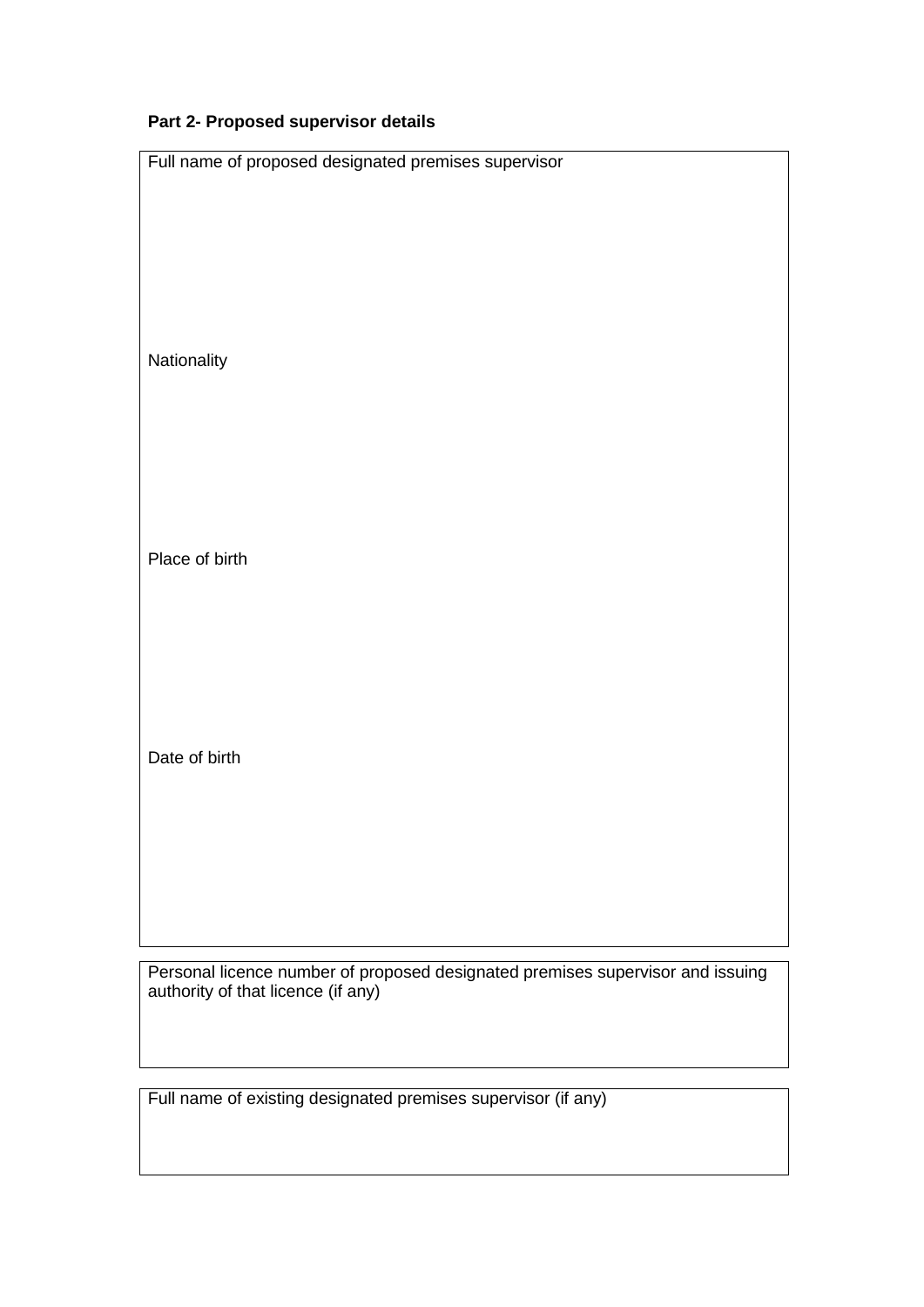## **Please tick yes**

 $\Box$ 

| I would like this application to have immediate effect under       |  |
|--------------------------------------------------------------------|--|
| section 38 of the Licensing Act 2003 (please read guidance note 2) |  |

**I have enclosed the premises licence or relevant part of it**

**(If you have not enclosed the premises licence, or relevant part of it, please give reasons why not)**

| Reasons why I have failed to enclose the premises licence or relevant part of it |  |  |
|----------------------------------------------------------------------------------|--|--|
|                                                                                  |  |  |
|                                                                                  |  |  |
|                                                                                  |  |  |
|                                                                                  |  |  |
|                                                                                  |  |  |
|                                                                                  |  |  |
|                                                                                  |  |  |
|                                                                                  |  |  |
|                                                                                  |  |  |

|   | <b>Please tick yes</b>                                                                                       |  |
|---|--------------------------------------------------------------------------------------------------------------|--|
| ٠ | I have made or enclosed payment of the fee                                                                   |  |
| ٠ | I will give a copy of this application to the chief officer of police (please<br>read guidance note 3)       |  |
| ٠ | I have enclosed the consent form completed by the proposed<br>premises supervisor                            |  |
| ٠ | I have enclosed the premises licence, or relevant part of it or<br>explanation                               |  |
|   | I will notify the existing premises supervisor (if any) of this application<br>(please read guidance note 4) |  |
| ٠ | I understand that if I do not comply with the above requirements my<br>application will be rejected          |  |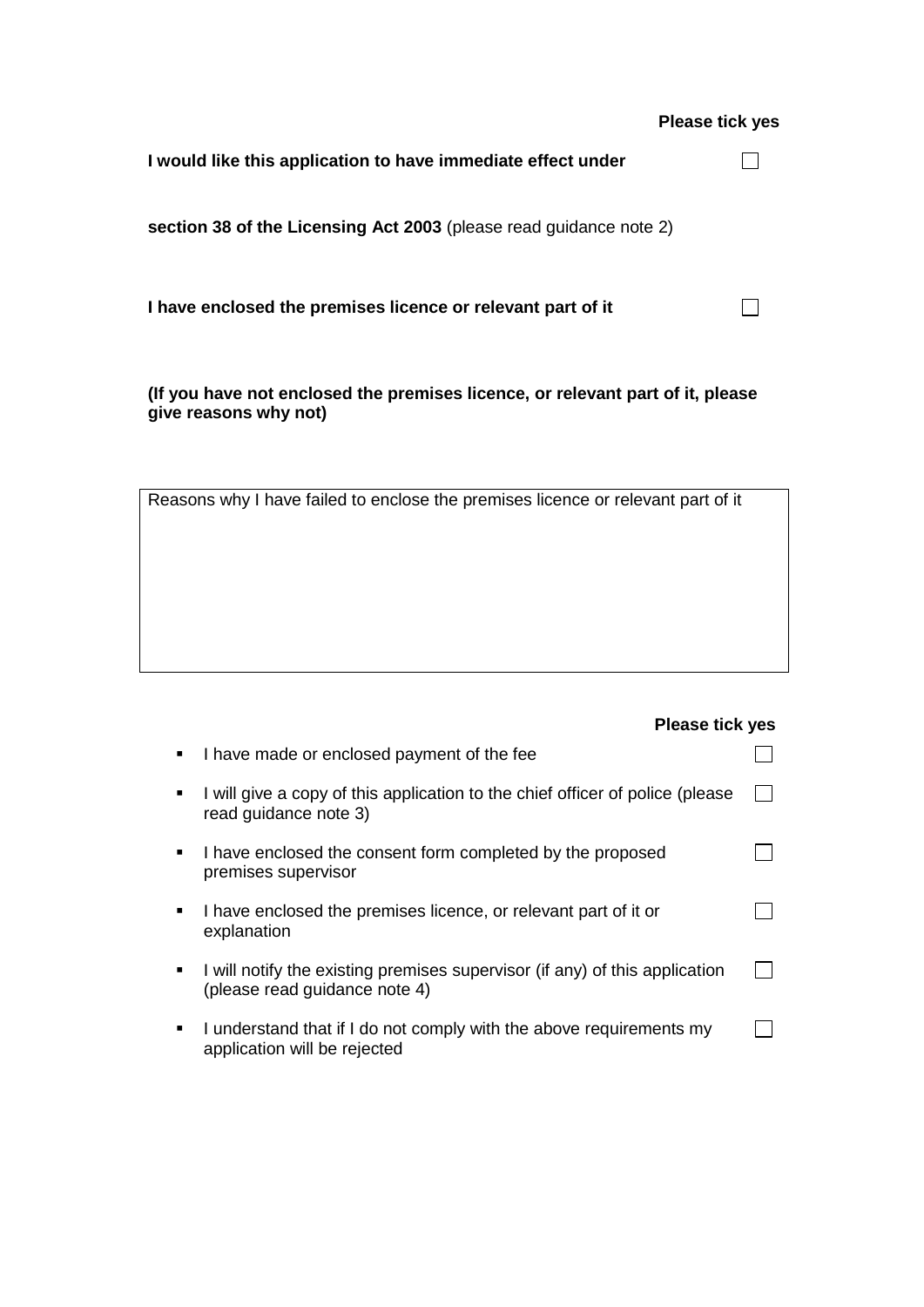**It is an offence, under Section 158 of the Licensing Act 2003, to knowingly or recklessly make a false statement in or in connection with this application. Those who make a false statement may be liable on summary conviction to a fine of any amount.** 

**It is an offence under section 24B of the Immigration Act 1971 for a person to work when they know, or have reasonable cause to believe, that they are disqualified from doing so by reason of their immigration status.** 

**Those who employ an adult without a valid leave to enter or remain in the UK or an adult who is subject to conditions which would prevent that person from taking up employment will be liable to a civil penalty under Section 15 of the Immigration, Asylum and Nationality Act 2006 and, pursuant to section 21 of the same act, will be committing an offence where they do so in the knowledge, or with reasonable cause to believe, that the employee is disqualified by virtue of their immigration status.**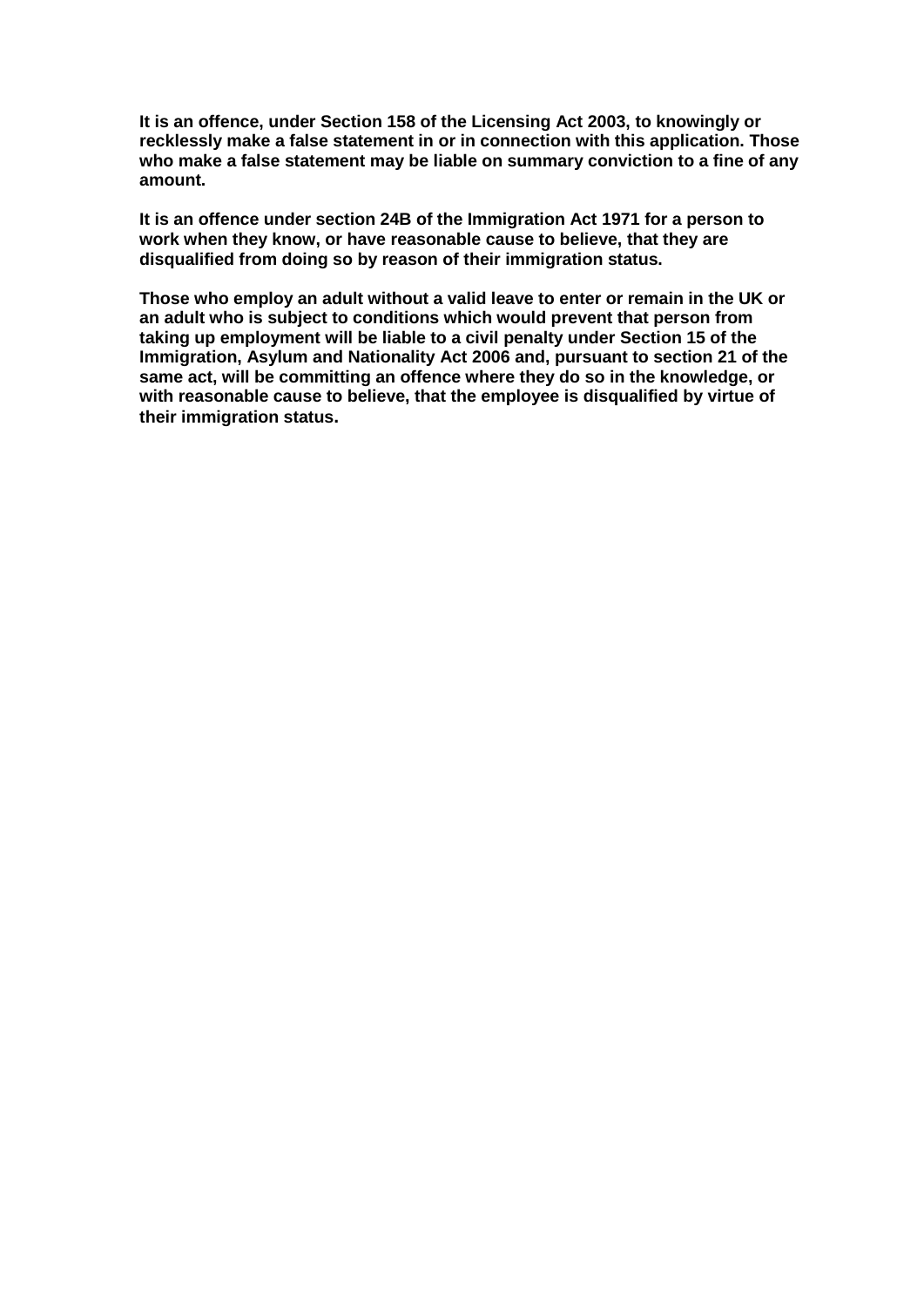**Part 3 – Signatures** (please read guidance note 5)

| Signature of applicant or applicant's solicitor or other duly authorised agent<br>(See guidance note 6). If signing on behalf of the applicant please state in what<br>capacity.                                         |                  |  |  |  |
|--------------------------------------------------------------------------------------------------------------------------------------------------------------------------------------------------------------------------|------------------|--|--|--|
| Signature                                                                                                                                                                                                                |                  |  |  |  |
|                                                                                                                                                                                                                          |                  |  |  |  |
| Date                                                                                                                                                                                                                     |                  |  |  |  |
|                                                                                                                                                                                                                          |                  |  |  |  |
| <b>Capacity</b>                                                                                                                                                                                                          |                  |  |  |  |
|                                                                                                                                                                                                                          |                  |  |  |  |
| For joint applicants signature of $2^{nd}$ applicant, $2^{nd}$ applicant's solicitor or other<br>authorised agent (please read guidance note 7). If signing on behalf of the<br>applicant please state in what capacity. |                  |  |  |  |
| Signature                                                                                                                                                                                                                |                  |  |  |  |
|                                                                                                                                                                                                                          |                  |  |  |  |
| Date                                                                                                                                                                                                                     |                  |  |  |  |
|                                                                                                                                                                                                                          |                  |  |  |  |
| <b>Capacity</b>                                                                                                                                                                                                          |                  |  |  |  |
|                                                                                                                                                                                                                          |                  |  |  |  |
|                                                                                                                                                                                                                          |                  |  |  |  |
|                                                                                                                                                                                                                          |                  |  |  |  |
| Contact name (where not previously given) and postal address for<br>correspondence associated with this application (please read guidance note 8)                                                                        |                  |  |  |  |
|                                                                                                                                                                                                                          |                  |  |  |  |
| Post town                                                                                                                                                                                                                | <b>Post Code</b> |  |  |  |
| Telephone number (if any)                                                                                                                                                                                                |                  |  |  |  |
| If you would prefer us to correspond with you by e-mail your e-mail address<br>(optional)                                                                                                                                |                  |  |  |  |